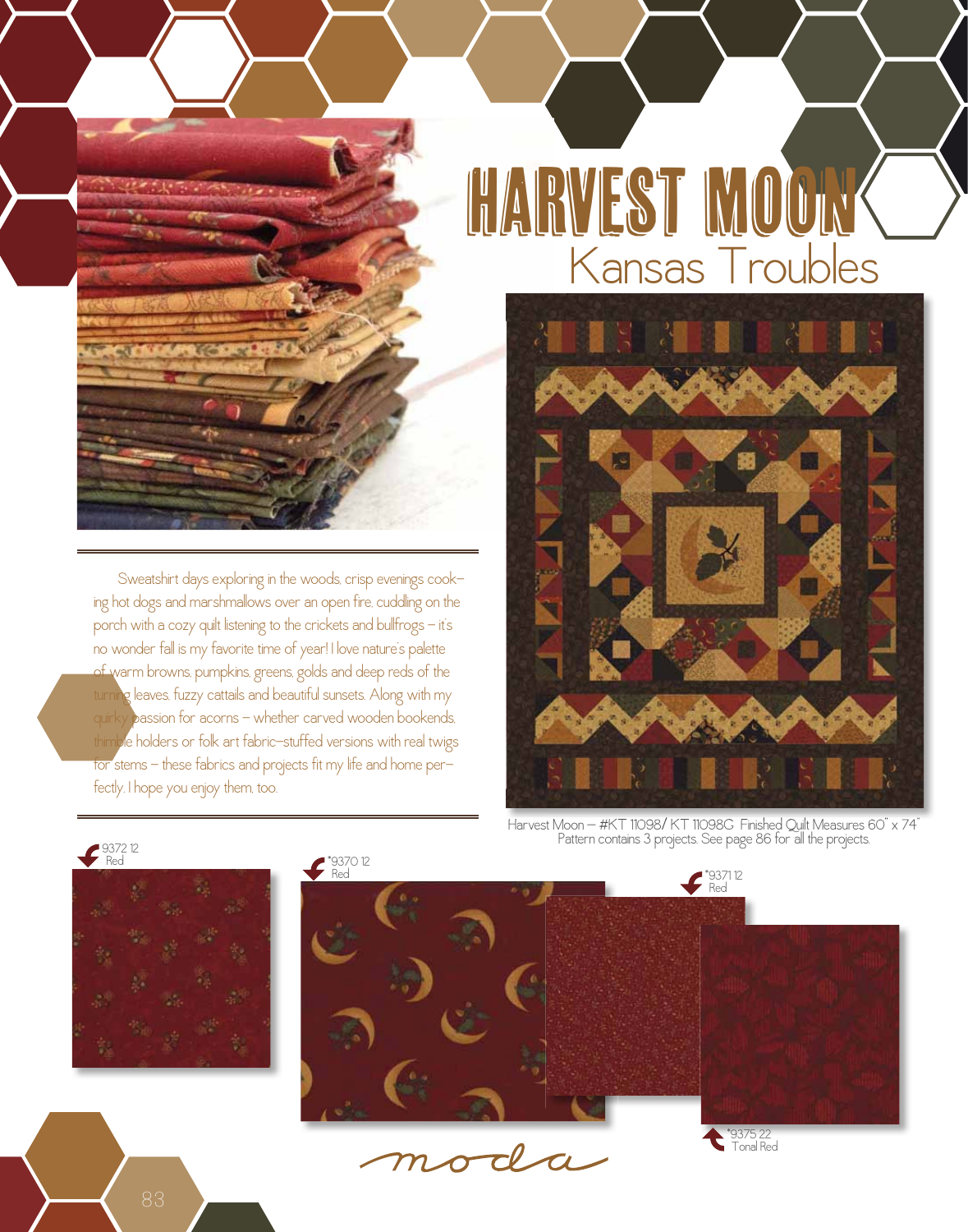

 ${~}$  modafabrics.com  $}$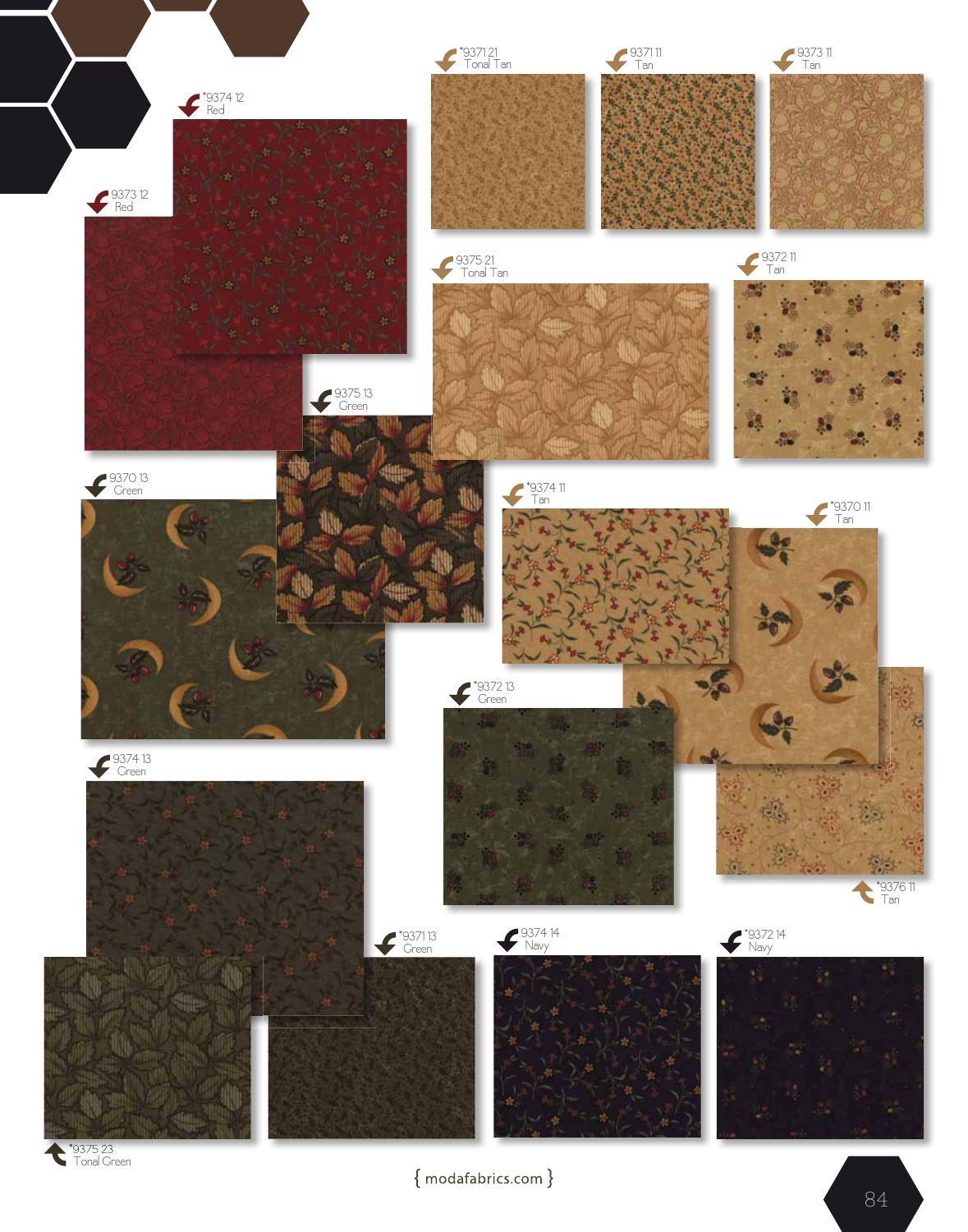